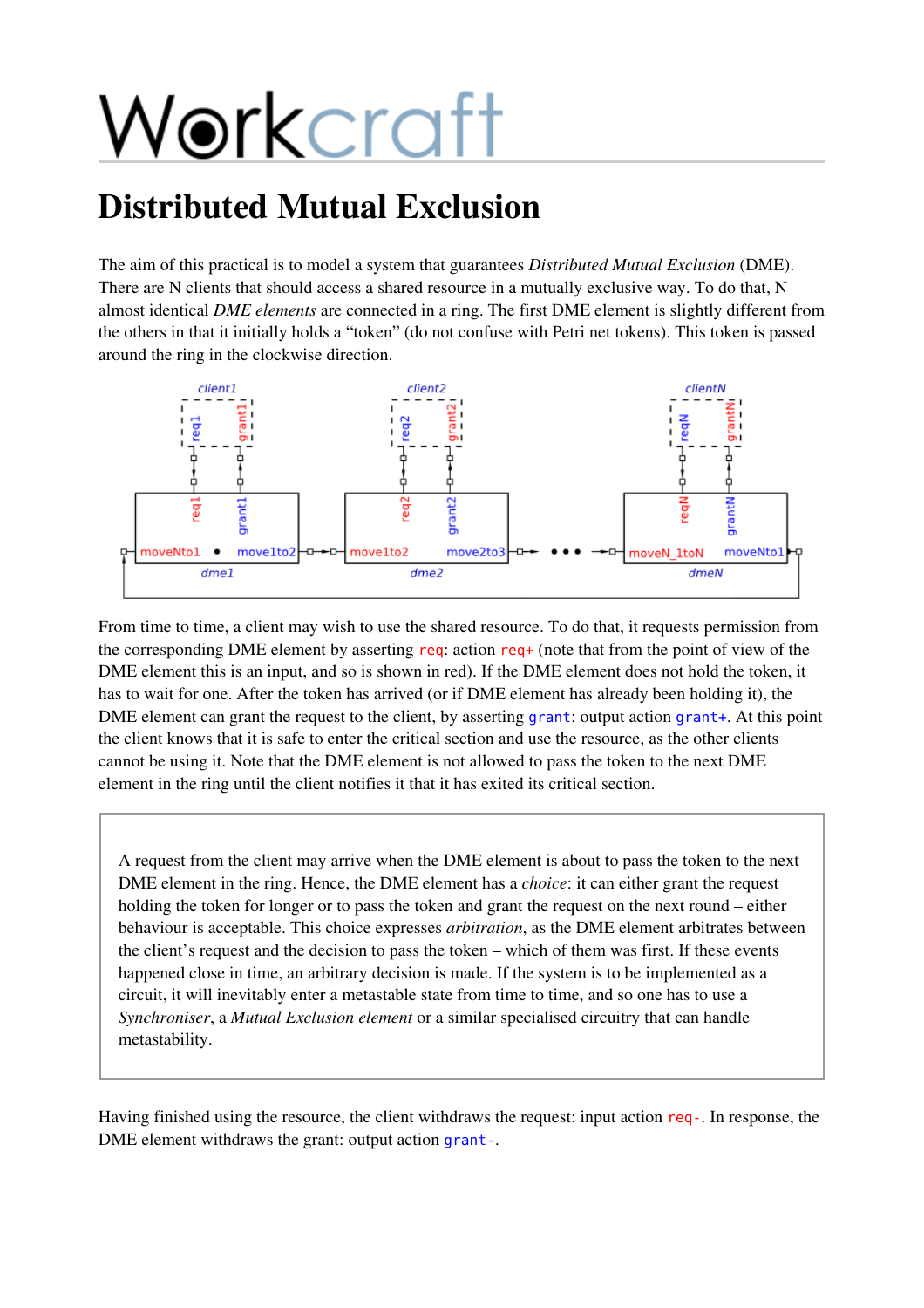The sequence of events req+, grant+, req-, grant-forms a so called 4-phase *handshake* – this is a very common mini-protocol in asynchronous systems.

At this point the client is allowed to send another request, and the DME element is allowed either to pass the token to the next DME element in the ring or hold it for longer (and perhaps process another request from the client).

The advantage of this *Token Ring* architecture is that it can be implemented in a distributed way.

### Compositional Modelling

Model a DME system comprised of two DME elements. Start by creating STG models of two DME elements as shown below. These two models should be saved in separate files, and you could use copyand-paste to reduce the amount of work. Note that the names of the actions are slightly different in these two STGs (to make them unique), and that the initial markings reflect that the first DME element holds the token while the second does not.



Directional actions (i.e. those with  $+$  or  $-$ ) are used to interface clients, whereas passing of the token between DME elements is modelled abstractly by undirected (i.e. ~) actions (these actions could be implemented by handshakes when the model is refined, but this is not required for this exercise). When place CS1or CS2is marked, the corresponding client executes its critical section. Note that short-hand notation is not used for these places, as they have special significance to the designer.

Note the choices between outputs, e.g. in the first DME element place token1 is in the presents of grant1+ and move1to2~ transitions.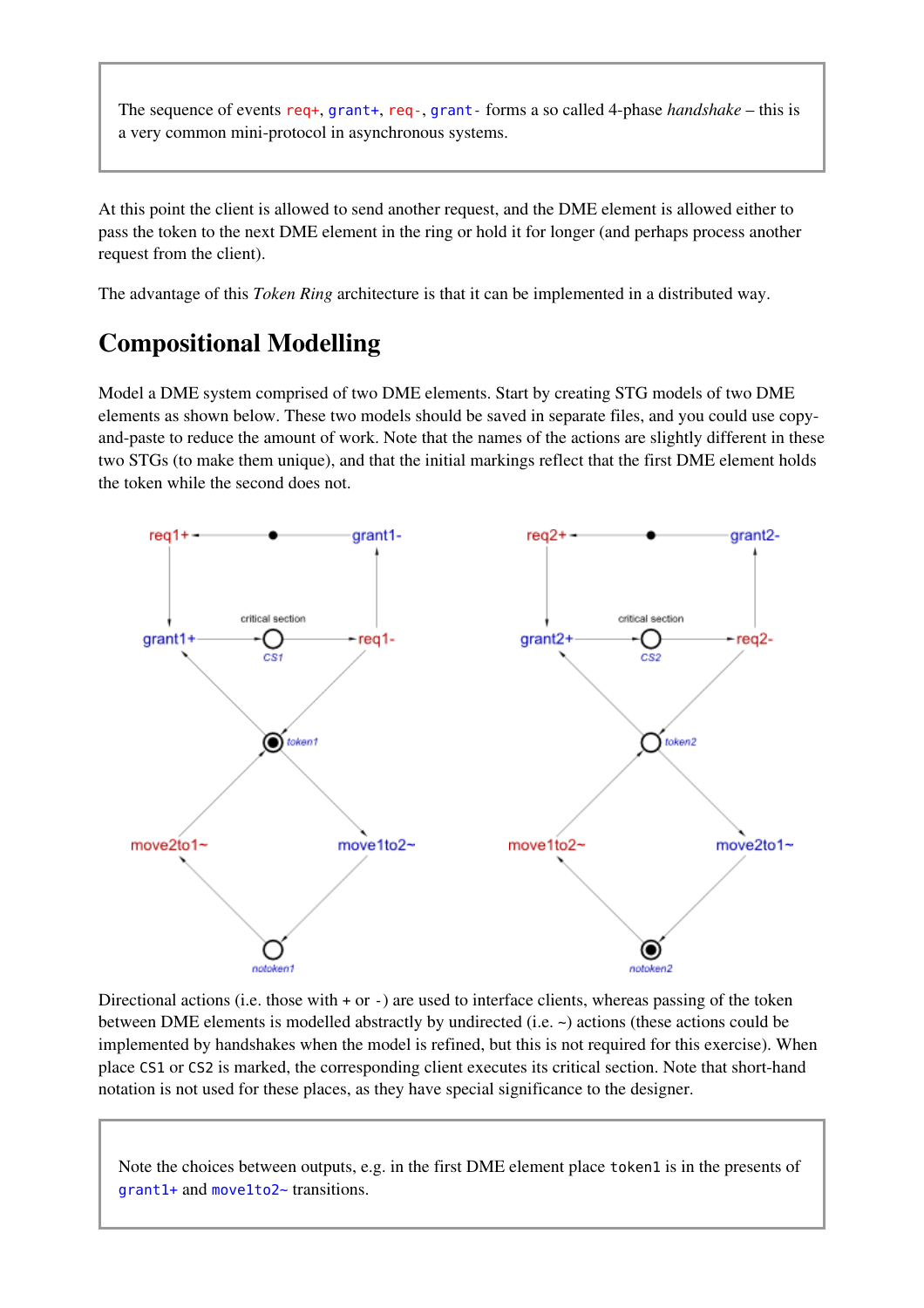These two DME elements communicate by executing shared actions moveXtoY~. Hence, the model of the overall system can be constructed compositionally, using the *parallel composition* operation. This functionality is accessible via the *Tools→Composition→Parallel composition [PComp]* menu. In the dialog window (see below) tick the names of the files to be composed, and select *Outputs / Make dummy*. The latter will turn the fused transitions into dummies, as they represent internal workings of the system.

| <b>Parallel composition</b><br>IХ                                                                                       |                                                                                                                                           |
|-------------------------------------------------------------------------------------------------------------------------|-------------------------------------------------------------------------------------------------------------------------------------------|
| Source STGs<br>Search:<br>Workspace<br>- External<br>$\blacktriangleright$ dmel.work<br>$\blacktriangleright$ dme2.work | <b>Options</b><br>$\triangledown$ Show result in editor<br>Outputs<br>Leave as outputs<br>$\bigcirc$ Make internal<br><b>O</b> Make dummy |
|                                                                                                                         | Allow the STGs to share outputs<br><b>Improved parallel composition</b><br>Cancel<br>Run                                                  |

Note that the files *dme1.work* and *dme2.work* must be opened in the same instance of Workcraft.

The resulting STG model of the system should appear in a new tab. It is also shown below, after some manual editing to improve visual representation, in particular:

- The layout was manually modified to resemble the layout of the original STGs.
- Places CS1, CS2, token1 and token2 have one incoming and one outgoing arc, and so were not shown in the resulting composition. They can be made explicit by selecting the corresponding transition-to-transition arcs, clicking *Tools→Transformations→Make places explicit* and renaming.
- The dummy transitions were renamed to correspond to the moveXtoY transitions in the original STGs.

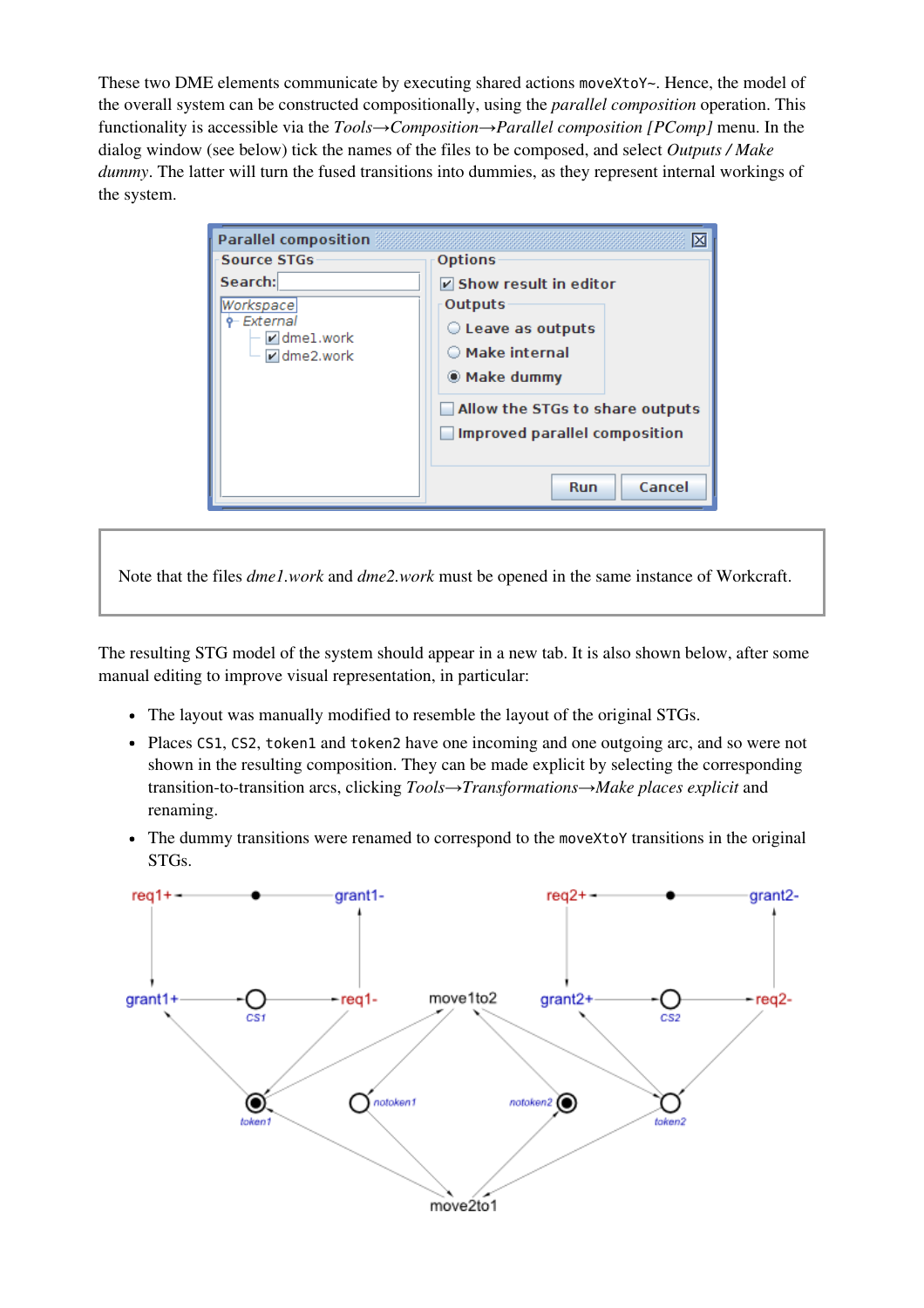### Simulation and Verification

Simulate your model. Try to re-create the following scenarios:

- First client sends a request that is immediately granted, and then the handshake is completed. Check that the token cannot be passed to the next stage while the client is in its critical section.
- Second client sends a request that cannot be immediately granted, as the corresponding DME element has no token yet. When the token arrives, the request is granted, and the handshake is completed.
- First client sends a request, after which the system arbitrates between issuing a grant and passing the token to the next stage of the ring; the latter is chosen, and the request is granted after token arrives back to the first stage.
- First client sends a request, but it is not granted even after several rounds, as the corresponding DME element keeps choosing to pass the token to the next stage.

Verify the following standard properties of the model:

- Deadlock-freeness.
- Consistency (i.e. for every a, transitions of a+and a-alternate in every execution).

Verify the following custom properties of the model. Note that the tool checks if there is a reachable marking satisfying the provided Boolean expression. Hence, to check an *invariant* (i.e. a property that must hold in every reachable state of the system) you have to express its *negation* as a Boolean expression, and let the tool check that no reachable marking satisfies this expression. Do not forget to save the properties with appropriate names.

- Mutual exclusion of places CS1 and CS2. Hint:  $$P''CS1'' \& $P''CS2''$.$
- At most one of the DME elements can hold the token. Hint:  $P^{\text{m}}$  token1" &  $P^{\text{m}}$  token2".
- Places notoken1 and notoken2 are redundant and can be removed (together with their arcs) without affecting the behaviour of the system. A place is redundant if the absence of a token in it is never the sole reason of some transition being disabled. E.g. whenever there is a token on place token1, there is always a token on notoken2, and so transition move1to2 is enabled, and also whenever there is no token on notoken2 there is no token on token1, and so notoken2 is never the sole reason for move1to2 being disabled. Hints for redundancy of notoken1: \$P"token2" & ~\$P"notoken1", and for redundancy of notoken2: \$P"token1" & ~\$P"notoken2".
- It is impossible for both grants to be asserted simultaneously (this property is violated). To check if an action has been asserted use the construction  $$S$ "action", e.g.  $$S$ "grant1". Hint: \$S"grant1" & \$S"grant2". Play the reported violation trace in the simulator and explain why mutual exclusion of places CS1and CS2holds in spite of the violation of this property.

#### Re-synthesis

As noted in the previous exercise, the STG has redundant places and can be simplified. Use *Tools→Conversion→Net synthesis [Petrify]* to obtain the following simplified STG (manual layout was used to make it look similar to the previous STG):